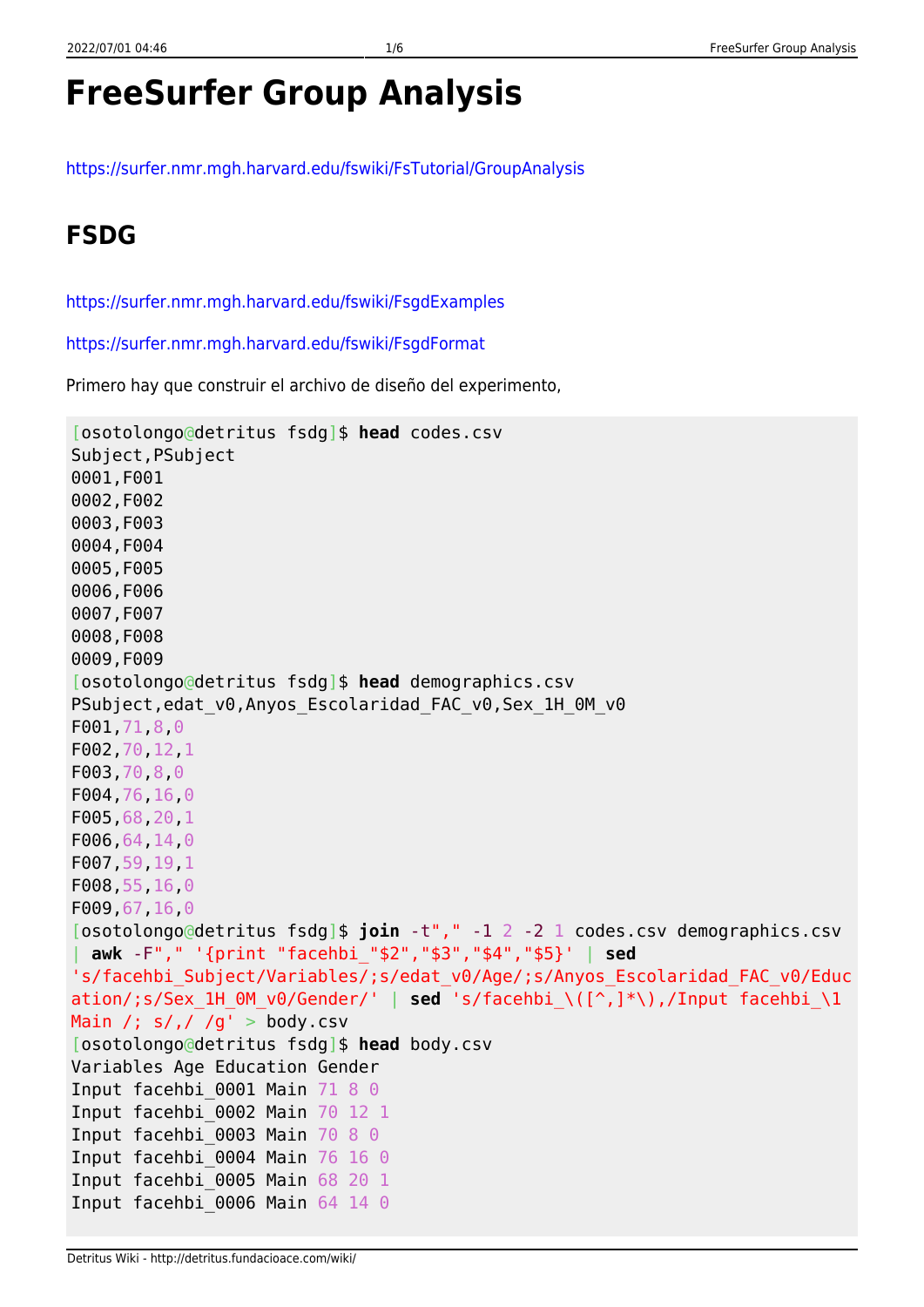Last<br>update: update: 2020/08/04 neuroimagen:fs\_group\_analysis http://detritus.fundacioace.com/wiki/doku.php?id=neuroimagen:fs\_group\_analysis&rev=1591882060 10:47

```
Input facehbi_0007 Main 59 19 1
Input facehbi 0008 Main 55 16 0
Input facehbi 0009 Main 67 16 0
[osotolongo@detritus fsdg]$ cat headers.txt
GroupDescriptorFile 1
Title FACEHBI_all
Class Main
[osotolongo@detritus fsdg]$ cat headers.txt body.csv > facehbi.fsdg
[osotolongo@detritus fsdg]$ head facehbi.fsdg
GroupDescriptorFile 1
Title FACEHBI_all
Class Main
Variables Age Education Gender
Input facehbi 0001 Main 71 8 0
Input facehbi_0002 Main 70 12 1
Input facehbi 0003 Main 70 8 0
Input facehbi_0004 Main 76 16 0
Input facehbi_0005 Main 68 20 1
Input facehbi 0006 Main 64 14 0
```
#### **GLM Analysis (mri\_glmfit)**

Primero construimos los contrastes, diciendole a FS cual es la variable que nos interesa, en este caso la edad,

<https://surfer.nmr.mgh.harvard.edu/fswiki/Fsgdf1G2V>

```
[osotolongo@detritus fsdg]$ cat facehbi.mtx
0 1 0 0
```
Ahora vamos a correr el modelo con este contraste,

```
[osotolongo@detritus fsdg]$ mris_preproc --fsgd facehbi.fsdg --cache-in
thickness.fwhm10.fsaverage --target fsaverage --hemi lh --out
lh.facehbi.age.thickness.10.mgh
[osotolongo@detritus fsdg]$ mri glmfit --y lh.facehbi.age.thickness.10.mgh -
-fsgd facehbi.fsdg --C facehbi.mtx --surf fsaverage lh --cortex --glmdir
lh.facehbi.age.glmdir
```
Para usar freeview me he tenido que ir a la [FSL VM](http://detritus.fundacioace.com/wiki/doku.php?id=neuroimagen:virtfsl)

```
[fsluser@FSLVm7_64 fsdg]$ freeview -f
$SUBJECTS_DIR/fsaverage/surf/lh.inflated:annot=aparc.annot:annot_outline=1:o
verlay=lh.facehbi.age.glmdir/facehbi/sig.mgh:overlay_threshold=4,5 -viewport
3d
```
http://detritus.fundacioace.com/wiki/ Printed on 2022/07/01 04:46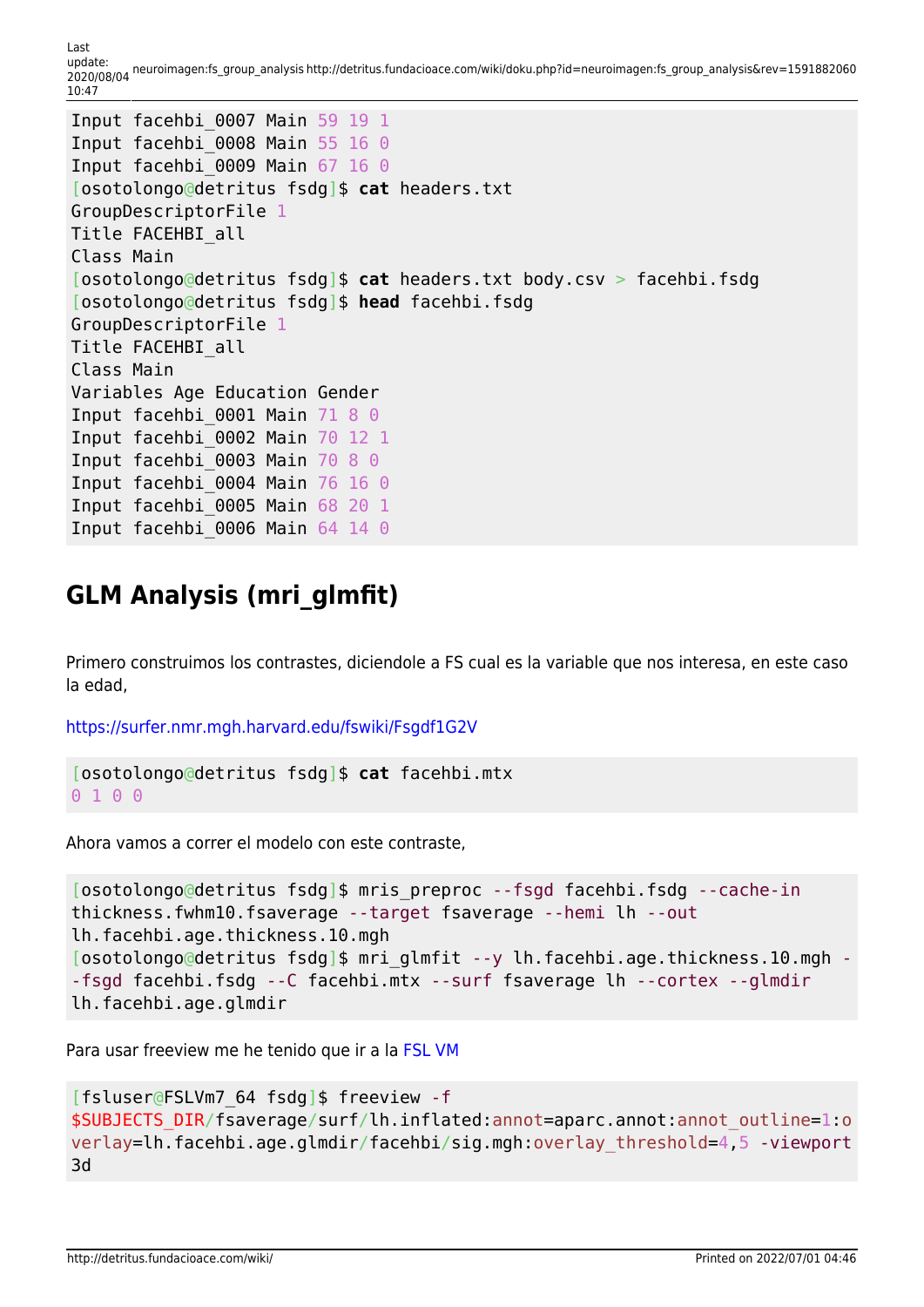

Cambiando el overlay threshold para que muestre toda la significancia,



Ejemplo, fijando uncorrected p<0.001,



Detritus Wiki - http://detritus.fundacioace.com/wiki/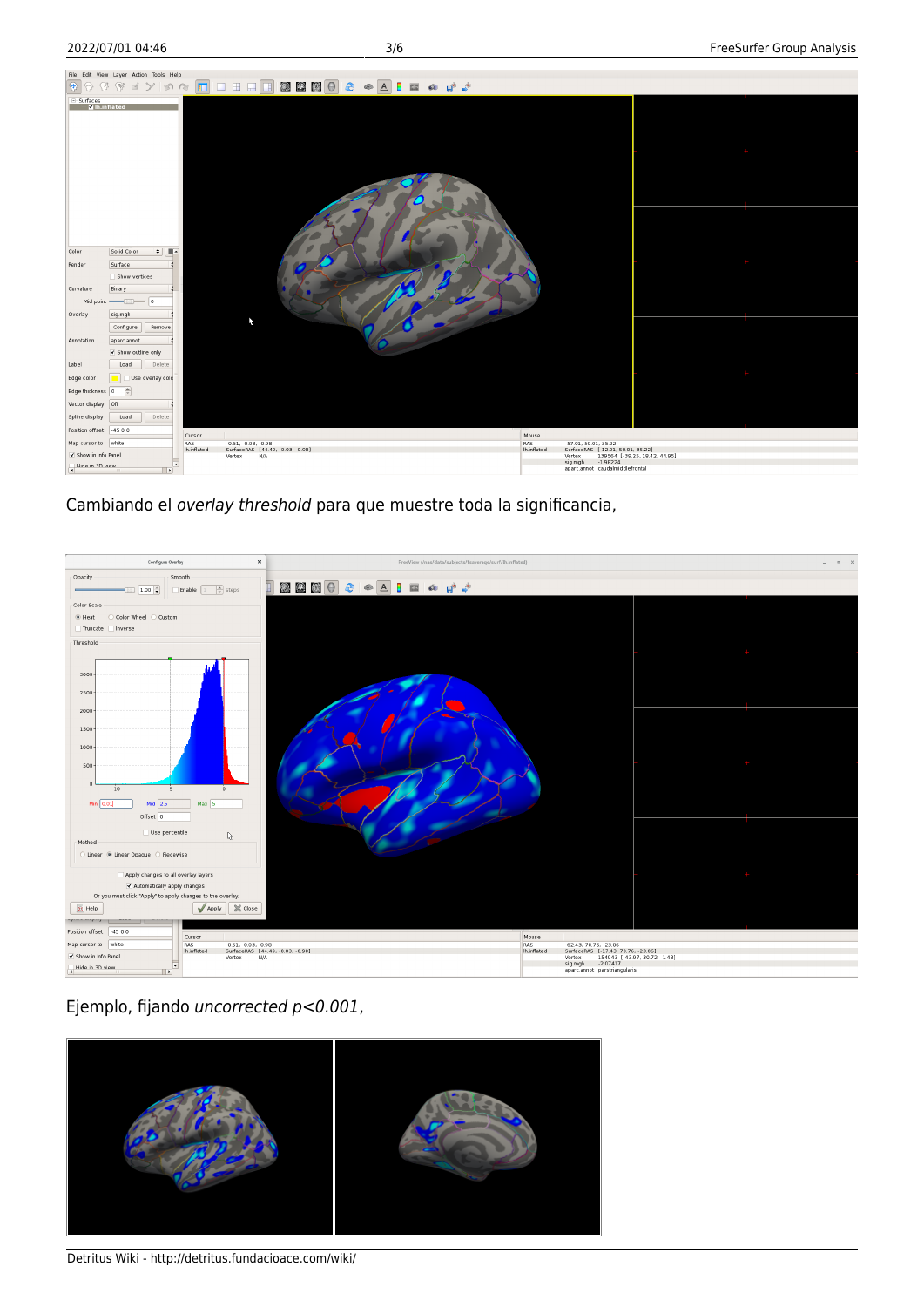Last update: 2020/08/04 neuroimagen:fs\_group\_analysis http://detritus.fundacioace.com/wiki/doku.php?id=neuroimagen:fs\_group\_analysis&rev=1591882060 10:47

## **Clusterwise Correction for Multiple Comparisons**

Ahora voy a buscar los clusters con una p>0.05

[osotolongo@detritus fsdg]\$ mri\_glmfit-sim --glmdir lh.facehbi.age.glmdir - cache 4 neg  $-$ -cwp  $0.05 - 2$ spaces

A ver,

freeview -f

\$SUBJECTS\_DIR/fsaverage/surf/lh.inflated:overlay=lh.facehbi.age.glmdir/faceh bi/cache.th40.neg.sig.cluster.mgh:overlay\_threshold=2,5:annot=lh.facehbi.age .glmdir/facehbi/cache.th40.neg.sig.ocn.annot -viewport 3d



También hay un resumen de los clusters que se han encontrado a esta significancia,

#### [osotolongo@detritus fsdg]\$ **cat**

```
lh.facehbi.age.glmdir/facehbi/cache.th40.neg.sig.cluster.summary
# Cluster Growing Summary (mri_surfcluster)
# $Id: mri_surfcluster.c,v 1.57.2.3 2016/11/17 18:19:42 zkaufman Exp $
# $Id: mrisurf.c,v 1.781.2.6 2016/12/27 16:47:14 zkaufman Exp $
# CreationTime 2020/06/11-08:12:12-GMT
# cmdline mri_surfcluster.bin --in lh.facehbi.age.glmdir/facehbi/sig.mgh --
mask lh.facehbi.age.glmdir/mask.mgh --cwsig
lh.facehbi.age.glmdir/facehbi/cache.th40.neg.sig.cluster.mgh --sum
lh.facehbi.age.glmdir/facehbi/cache.th40.neg.sig.cluster.summary --ocn
lh.facehbi.age.glmdir/facehbi/cache.th40.neg.sig.ocn.mgh --annot aparc --
cwpvalthresh 0.05 --o
lh.facehbi.age.glmdir/facehbi/cache.th40.neg.sig.masked.mgh --no-fixmni --
csd /usr/local/freesurfer/average/mult-comp-
cor/fsaverage/lh/cortex/fwhm14/neg/th40/mc-z.csd --csdpdf
lh.facehbi.age.glmdir/facehbi/cache.th40.neg.pdf.dat --vwsig
lh.facehbi.age.glmdir/facehbi/cache.th40.neg.sig.voxel.mgh --vwsigmax
lh.facehbi.age.glmdir/facehbi/cache.th40.neg.sig.voxel.max.dat --oannot
lh.facehbi.age.glmdir/facehbi/cache.th40.neg.sig.ocn.annot --bonferroni 2 --
```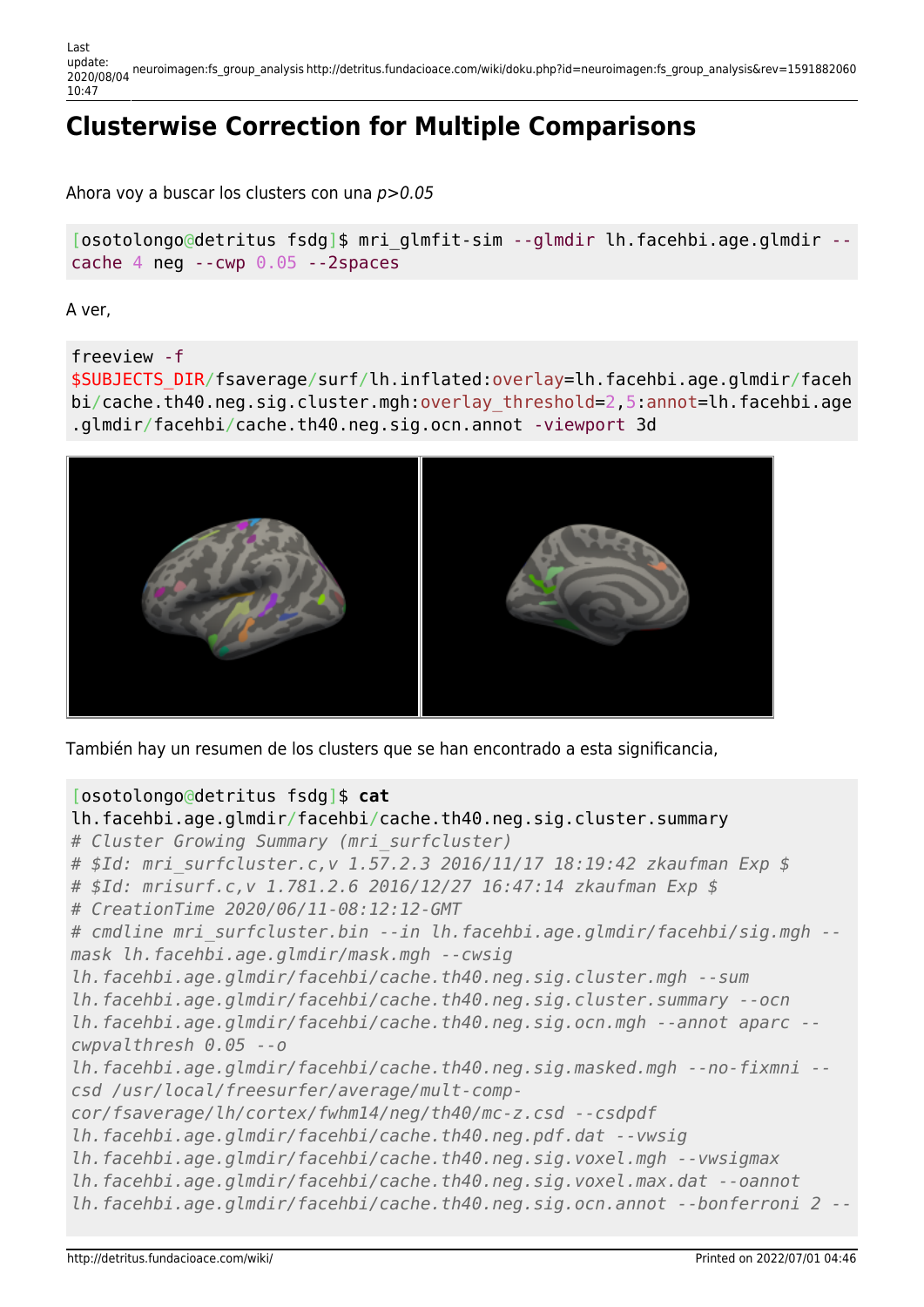```
surf white
# cwd /nas/data/facehbi/fsdg
# sysname Linux
# hostname detritus.fundacioace.com
# machine x86 64
# FixVertexAreaFlag 1
# FixSurfClusterArea 1
## Input
             lh.facehbi.age.glmdir/facehbi/sig.mgh
# Frame Number
                    \theta# srcsubi fsaverage
# hemi lh
# surface white
# group avg surface area 82220
# group avg vtxarea loaded 1
# annot aparc
# SUBJECTS DIR /nas/data/subjects
# SearchSpace mm2 75610.7
# SearchSpace vtx 147840
# Bonferroni 2
# Minimum Threshold 4
# Maximum Threshold infinity
# Threshold Sign
                   neg
# AdjustThreshWhenOneTail 1
# CW PValue Threshold: 0.05
# Area Threshold
                    \theta mm<sup>\sim</sup>2
# CSD thresh 4,000000
# CSD nreps
               10000
# CSD simtype null-z
# CSD contrast NA
# CSD confint 90.000000
# Overall max 2.34317 at vertex 124430
# Overall min -11,9208 at vertex 75951
# NClusters
                     27
# FixMNI = 0## ClusterNo Max
                   VtxMax
                             Size/mm^2)MNIX
                                                MNIY
                                                        MNIZ
                                                                CWPCWPLow
CWPHi
      NVtxs
                 WghtVtx
                           Annot
   \mathbf{1}-6.01760982
                             491.13
                                        -47.9-18.5-2.1 \quad 0.000200.00000
0.00040
          1098
                   -5034.35superiortemporal
          -11.9210.00000
   2
                    75951
                             428.53
                                        -31.7-41.3-9.10.00020
0.00040
           941
                  -6762.90parahippocampal
           -7.640 112606
   3
                              361.05
                                        -20.6-99.6-2.30.000200.00000
                  -2179.370.00040
           432
                             lateraloccipital
           -5.486 105941
                                        -17.10.00020
  \overline{4}331.99
                                                -32.356.5
                                                                       0.00000
0.00040
           865
                  -3748.97precentral
   5
           -5.44935788
                              316.75
                                        -44.96.5-23.40.000200.00000
0.00040611
                  -2771.80superiortemporal
           -7.4726
                    67375
                              290.75
                                        -20.630.7
                                                       50.40.00020
                                                                       0.00000
0.00040
           424
                  -2270.56superiorfrontal
                   159440
   \overline{7}-4.824286.63
                                         -8.8-58.311.9
                                                              0.00020
                                                                       0.00000
```
Detritus Wiki - http://detritus.fundacioace.com/wiki/